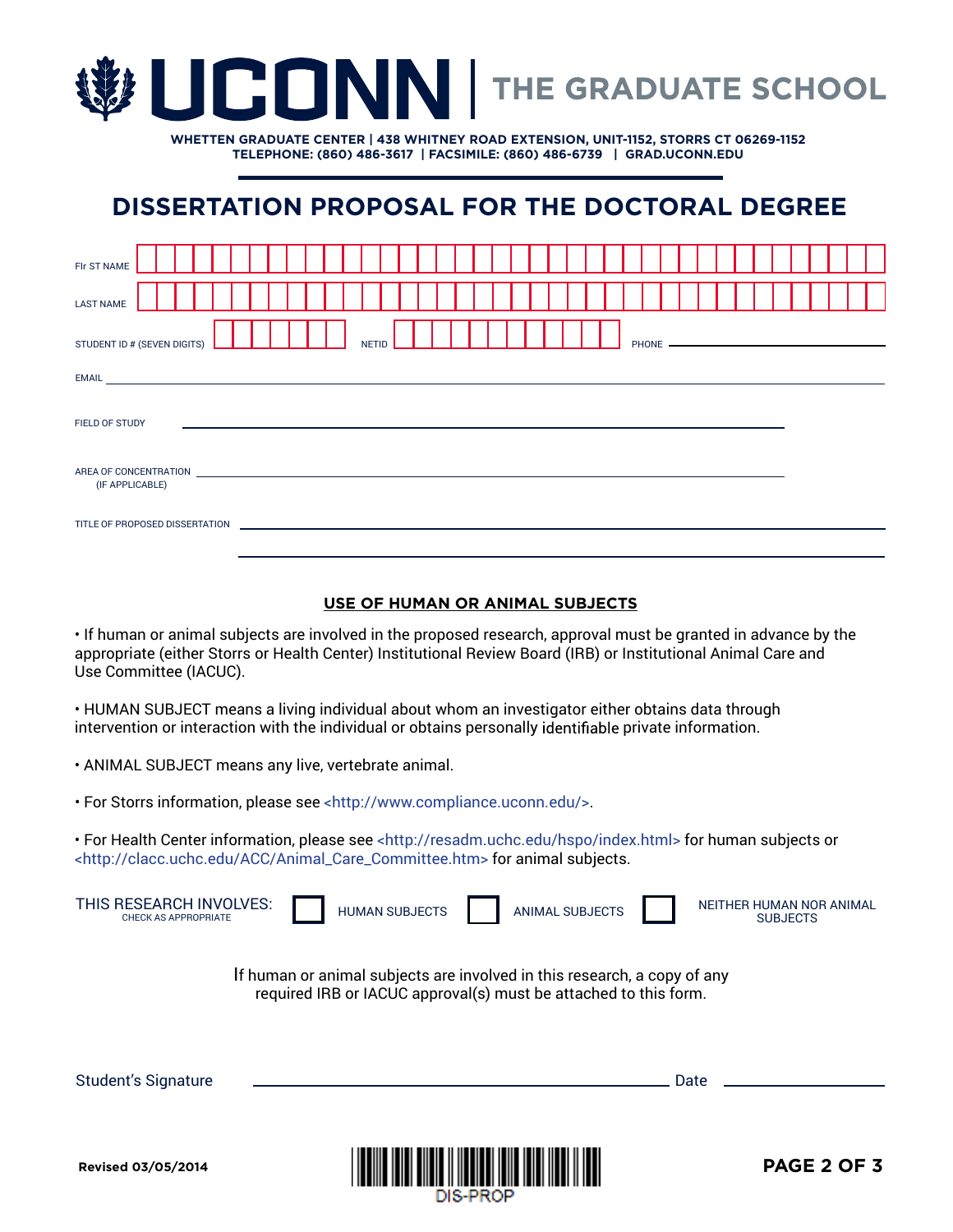Signatures of each advisory committee member signifying approval of the attached dissertation proposal are required below:

|                          | <b>NAMES PRINTED</b> | <b>ORIGINAL SIGNATURES</b> |
|--------------------------|----------------------|----------------------------|
| <b>Major Advisor</b>     |                      |                            |
| <b>Associate Advisor</b> |                      |                            |
| <b>Associate Advisor</b> |                      |                            |
| <b>Associate Advisor</b> |                      |                            |
| <b>Associate Advisor</b> |                      |                            |

#### **REVIEWED AND APPROVED BY THE DEPARTMENT OR PROGRAM:**

|                                                               | Read by two reviewers                                           |  |  |  |
|---------------------------------------------------------------|-----------------------------------------------------------------|--|--|--|
| Dissertation proposal review option<br>(check one)            | Student presentation to advisory committee<br>and two reviewers |  |  |  |
|                                                               | Review committee                                                |  |  |  |
| Department or program head or<br>review committee chairperson | (signature)                                                     |  |  |  |
| Date                                                          |                                                                 |  |  |  |
|                                                               |                                                                 |  |  |  |
|                                                               | (signature)                                                     |  |  |  |
| Date                                                          |                                                                 |  |  |  |